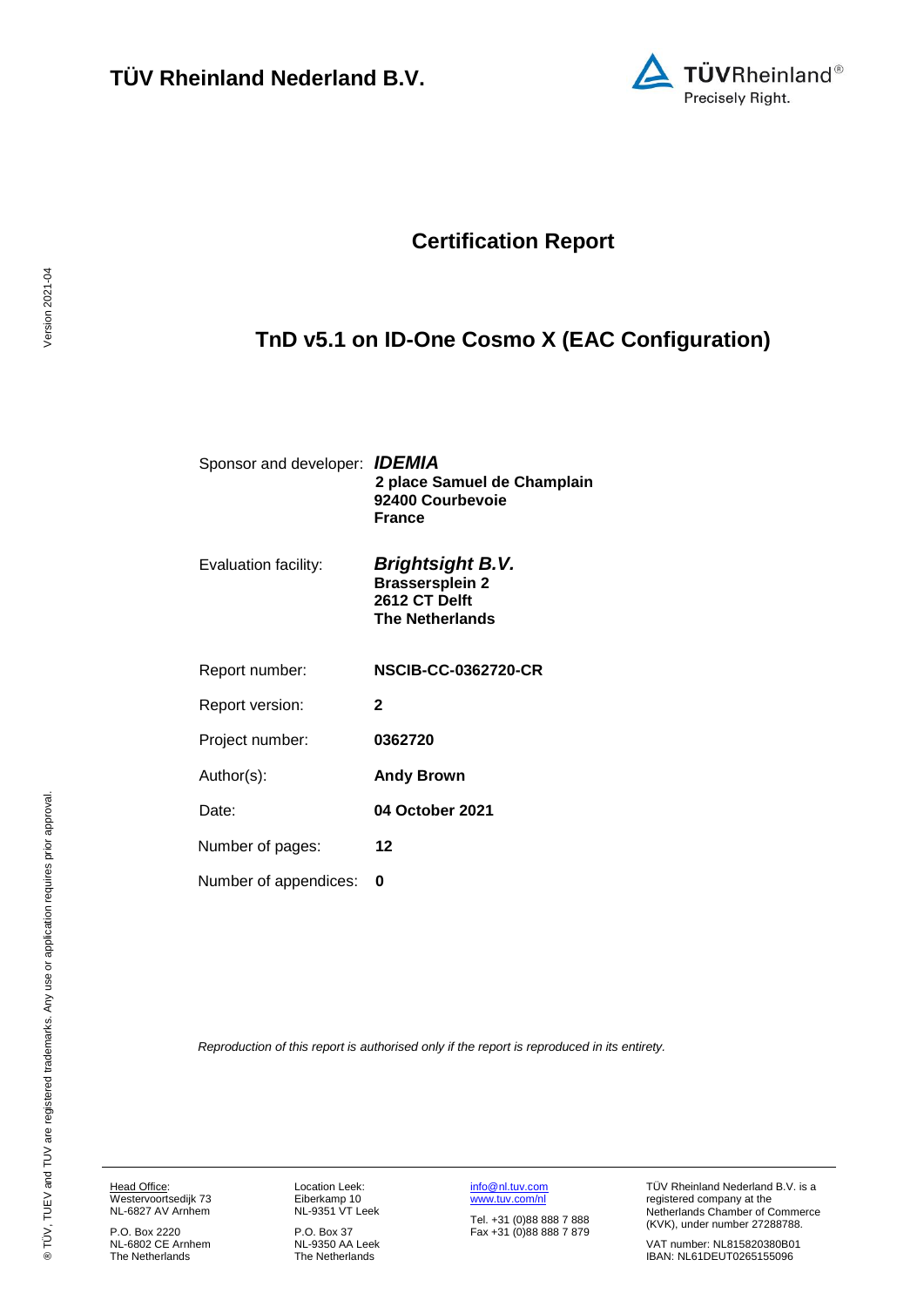

# **CONTENTS**

| <b>Foreword</b>                                                                                                                                         | 3                                              |
|---------------------------------------------------------------------------------------------------------------------------------------------------------|------------------------------------------------|
| <b>Recognition of the Certificate</b>                                                                                                                   | 4                                              |
| International recognition<br>European recognition                                                                                                       | 4<br>$\overline{4}$                            |
| 1 Executive Summary                                                                                                                                     | 5                                              |
| <b>Certification Results</b><br>$\mathbf{2}$                                                                                                            | 6                                              |
| 2.1<br>Identification of Target of Evaluation<br>2.2<br><b>Security Policy</b><br>2.3<br>Assumptions and Clarification of Scope<br>2.3.1<br>Assumptions | 6<br>$\,6$<br>$\overline{7}$<br>$\overline{7}$ |
| 2.3.2<br>Clarification of scope                                                                                                                         | 7                                              |
| Architectural Information<br>2.4<br>2.5<br>Documentation<br><b>IT Product Testing</b><br>2.5.1<br>Testing approach and depth                            | $\overline{7}$<br>8<br>8<br>8                  |
| 2.5.2<br>Independent penetration testing                                                                                                                | 9                                              |
| 2.5.3<br>Test configuration                                                                                                                             | 9                                              |
| 2.5.4<br><b>Test results</b>                                                                                                                            | 9                                              |
| 2.6<br><b>Reused Evaluation Results</b><br>2.7<br><b>Evaluated Configuration</b><br><b>Evaluation Results</b><br>2.8<br>Comments/Recommendations<br>2.9 | 9<br>9<br>9<br>10                              |
| <b>Security Target</b><br>3                                                                                                                             | 11                                             |
| <b>Definitions</b><br>4                                                                                                                                 | 11                                             |
| 5<br><b>Bibliography</b>                                                                                                                                | 12                                             |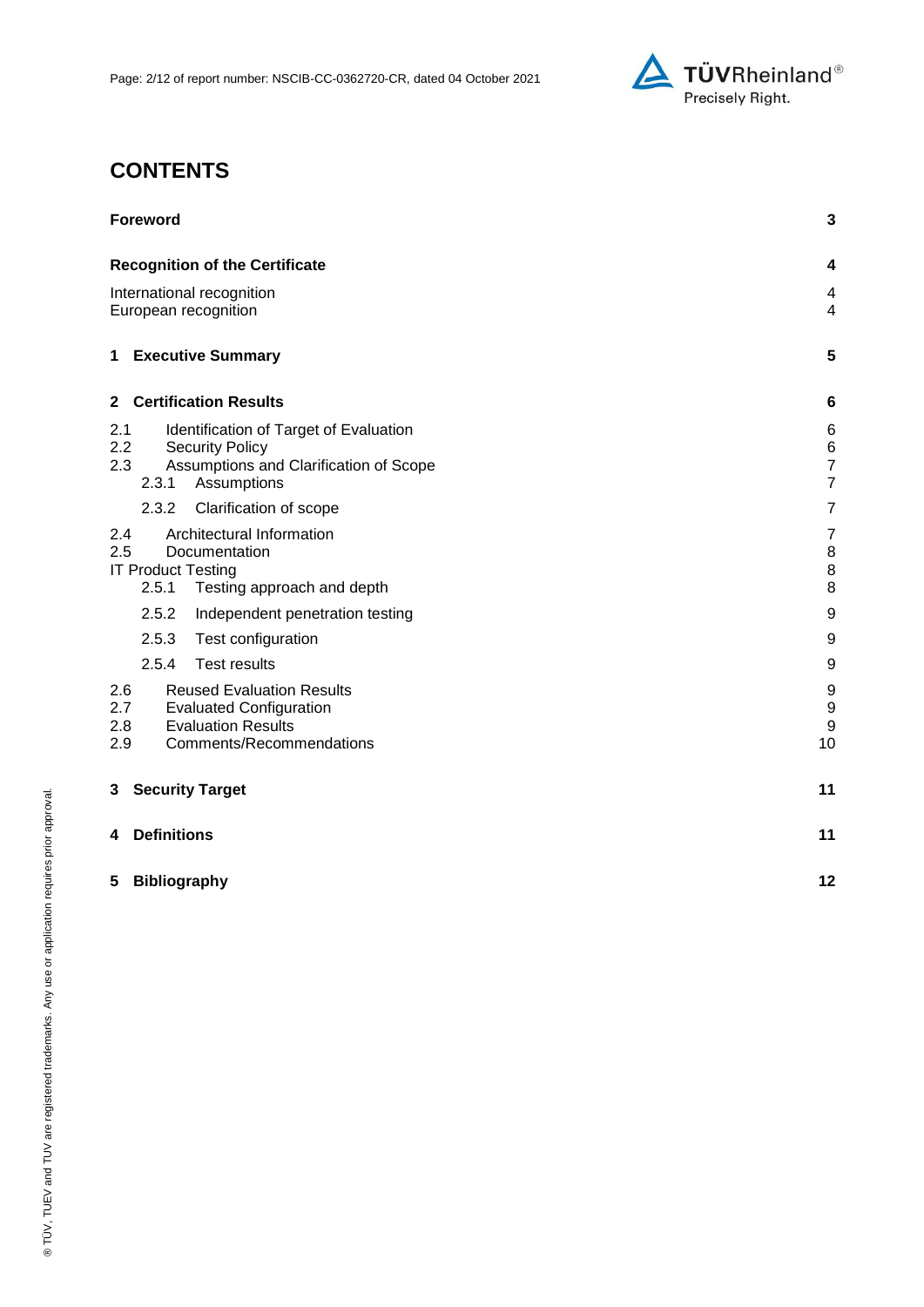

## **Foreword**

The Netherlands Scheme for Certification in the Area of IT Security (NSCIB) provides a third-party evaluation and certification service for determining the trustworthiness of Information Technology (IT) security products. Under this NSCIB, TÜV Rheinland Nederland B.V. has the task of issuing certificates for IT security products, as well as for protection profiles and sites.

Part of the procedure is the technical examination (evaluation) of the product, protection profile or site according to the Common Criteria assessment guidelines published by the NSCIB. Evaluations are performed by an IT Security Evaluation Facility (ITSEF) under the oversight of the NSCIB Certification Body, which is operated by TÜV Rheinland Nederland B.V. in cooperation with the Ministry of the Interior and Kingdom Relations.

An ITSEF in the Netherlands is a commercial facility that has been licensed by TÜV Rheinland Nederland B.V. to perform Common Criteria evaluations; a significant requirement for such a licence is accreditation to the requirements of ISO Standard 17025 "General requirements for the accreditation of calibration and testing laboratories".

By awarding a Common Criteria certificate, TÜV Rheinland Nederland B.V. asserts that the product or site complies with the security requirements specified in the associated (site) security target, or that the protection profile (PP) complies with the requirements for PP evaluation specified in the Common Criteria for Information Security Evaluation. A (site) security target is a requirements specification document that defines the scope of the evaluation activities.

The consumer should review the (site) security target or protection profile, in addition to this certification report, to gain an understanding of any assumptions made during the evaluation, the IT product's intended environment, its security requirements, and the level of confidence (i.e., the evaluation assurance level) that the product or site satisfies the security requirements stated in the (site) security target.

Reproduction of this report is authorised only if the report is reproduced in its entirety.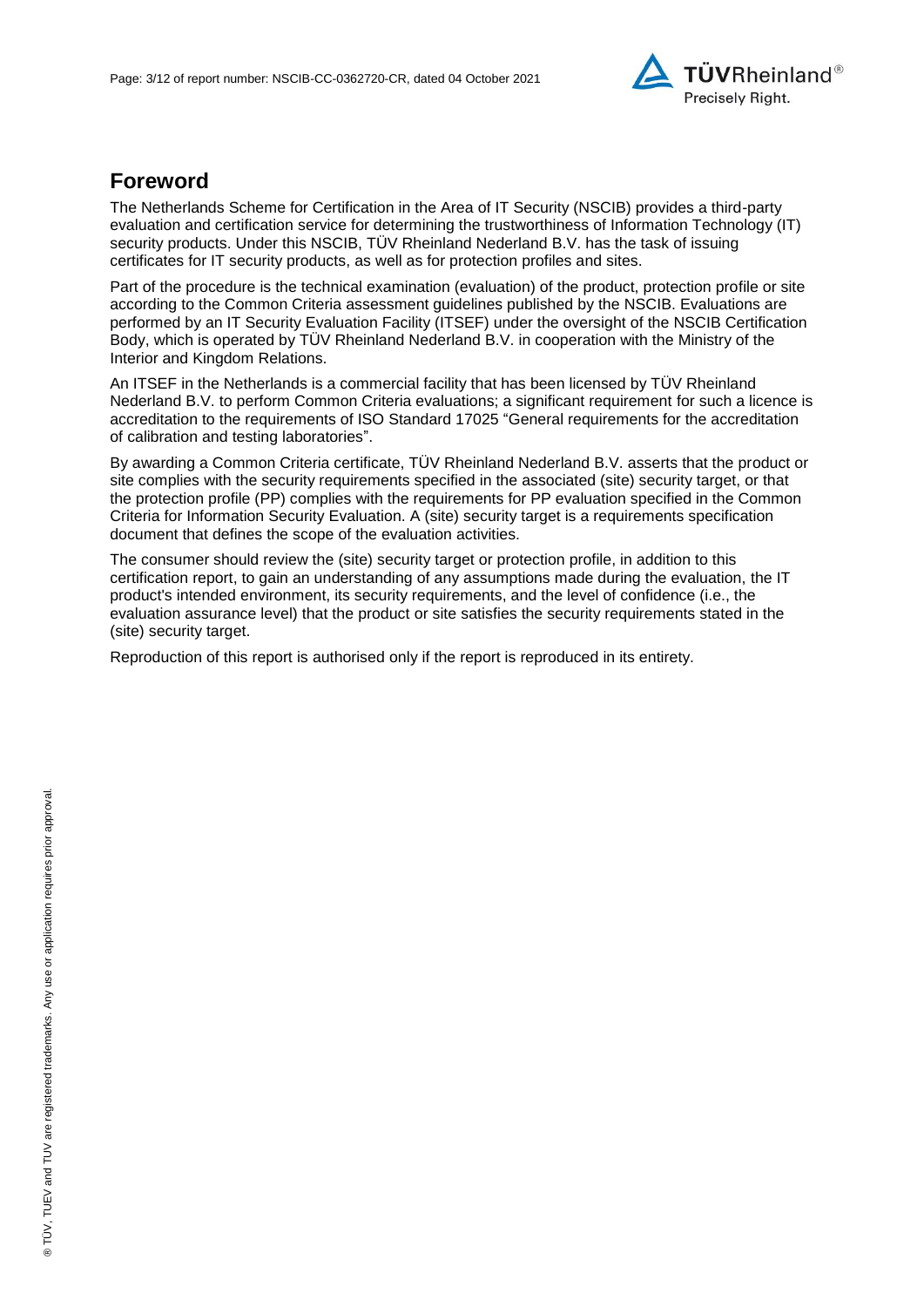

## **Recognition of the Certificate**

The presence of the Common Criteria Recognition Arrangement (CCRA) and the SOG-IS logos on the certificate indicates that this certificate is issued in accordance with the provisions of the CCRA and the SOG-IS Mutual Recognition Agreement (SOG-IS MRA) and will be recognised by the participating nations.

#### **International recognition**

The CCRA was signed by the Netherlands in May 2000 and provides mutual recognition of certificates based on the Common Criteria (CC). Since September 2014 the CCRA has been updated to provide mutual recognition of certificates based on cPPs (exact use) or STs with evaluation assurance components up to and including EAL2+ALC\_FLR.

For details of the current list of signatory nations and approved certification schemes, see [http://www.commoncriteriaportal.org.](http://www.commoncriteriaportal.org/)

#### **European recognition**

The SOG-IS MRA Version 3, effective since April 2010, provides mutual recognition in Europe of Common Criteria and ITSEC certificates at a basic evaluation level for all products. A higher recognition level for evaluation levels beyond EAL4 (respectively E3-basic) is provided for products related to specific technical domains. This agreement was signed initially by Finland, France, Germany, The Netherlands, Norway, Spain, Sweden and the United Kingdom. Italy joined the SOG-IS MRA in December 2010.

For details of the current list of signatory nations, approved certification schemes and the list of technical domains for which the higher recognition applies, see [https://www.sogis.eu.](https://www.sogis.eu/)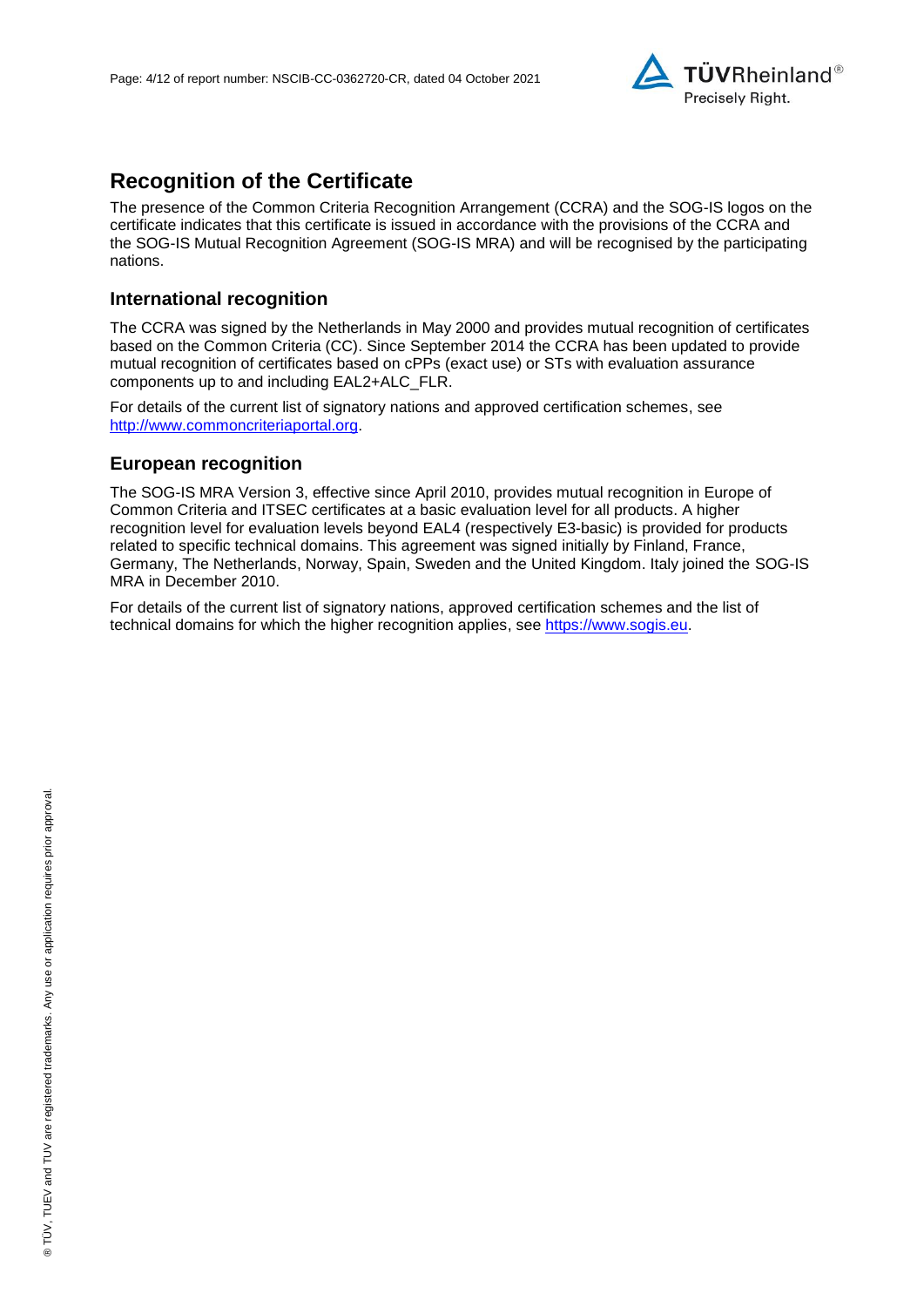

## **1 Executive Summary**

<span id="page-4-2"></span>This Certification Report states the outcome of the Common Criteria security evaluation of the [TnD](#page-0-3)  [v5.1 on ID-One Cosmo X \(EAC Configuration\).](#page-0-3) The developer of the [TnD v5.1 on ID-One Cosmo X](#page-0-3)  [\(EAC Configuration\)](#page-0-3) is [IDEMIA](#page-0-4) located in Courbevoie, France and they also act as the sponsor of the evaluation and certification. A Certification Report is intended to assist prospective consumers when judging the suitability of the IT security properties of the product for their particular requirements.

The TOE is a composite product that consist of an IDEMIA applet named TnD v5.1 and its supporting "Common" library package on top of the Cosmo X Global Platform Java Card 3.0.5 operating system and Infineon SLC37 contact/contactless smart card security controller in **EAC configuration**.

The TOE supports the ICAO and TR-3110-1 and -3 defined protocols for EAC1 (Chip Authentication v1 and Terminal Authentication v1) and Active Authentication (AA). In addition, the TOE supports Digital Blurring of Images (DBI).

For compliancy with the protection profiles claimed in this security target, the EAC protocol MUST be configured on the TOE for each configured ID document application mentioned below.

Within the scope of the Security Target *[ST]*, the TOE can be configured as a stand-alone application or as a combination of the following official ID document applications:

- ICAO/EAC eMRTD and
- EU/ISO Driving Licence compliant to ISO/IEC 18013 or ISO/IEC TR 19446.

The TOE may be used as an ISO Driving Licence (IDL) compliant to ISO/IEC 18013 or ISO/IEC TR 19446, as both eMRTD and IDL applications share the same protocols and data structure organization.

The TnD v5.1 application embeds other secure functionalities, like PACE (Generic Mapping (GM), Integrated Mapping (IM) and Chip Authentication Mapping (CAM)), Basic Access Control (BAC), LDS2 protocol extensions for EAC1 and PACE and Polymorphic Authentication protocol (PMA) for privacyprotected authentication with polymorphic ID attributes, which are not in the scope of this evaluation but are covered in the scope of other evaluated configurations of this product.

The TOE has been evaluated by Brightsight B.V. located in Delft, The Netherlands. The evaluation was completed on 26 August 2021 with the approval of the ETR. The certification procedure has been conducted in accordance with the provisions of the Netherlands Scheme for Certification in the Area of IT Security *[NSCIB]*.

The scope of the evaluation is defined by the security target *[ST]*, which identifies assumptions made during the evaluation, the intended environment for the [TnD v5.1 on ID-One Cosmo X \(EAC](#page-0-3)  [Configuration\),](#page-0-3) the security requirements, and the level of confidence (evaluation assurance level) at which the product is intended to satisfy the security requirements. Consumers of the [TnD v5.1 on ID-](#page-0-3)[One Cosmo X \(EAC Configuration\)](#page-0-3) are advised to verify that their own environment is consistent with the security target, and to give due consideration to the comments, observations and recommendations in this certification report.

<span id="page-4-0"></span>The results documented in the evaluation technical report *[ETR]* <sup>1</sup> for this product provide sufficient evidence that the TOE meets the EAL5 augmented (EA[L5+](#page-4-0)) assurance requirements for the evaluated security functionality. This assurance level is augmented with ALC\_DVS.2 (Sufficiency of security measures) and AVA\_VAN.5 (Advanced methodical vulnerability analysis).

<span id="page-4-1"></span>The evaluation was conducted using the Common Methodology for Information Technology Security Evaluation, Version 3.1 Revision 5 *[CEM]* for conformance to the Common Criteria for Information Technology Security Evaluation, Version 3.1 Revision [5](#page-4-1) *[CC]* (Parts I, II and III).

TÜV Rheinland Nederland B.V., as the NSCIB Certification Body, declares that the evaluation meets all the conditions for international recognition of Common Criteria Certificates and that the product will be listed on the NSCIB Certified Products list. Note that the certification results apply only to the specific version of the product as evaluated.

l

<sup>1</sup> The Evaluation Technical Report contains information proprietary to the developer and/or the evaluator, and is not available for public review.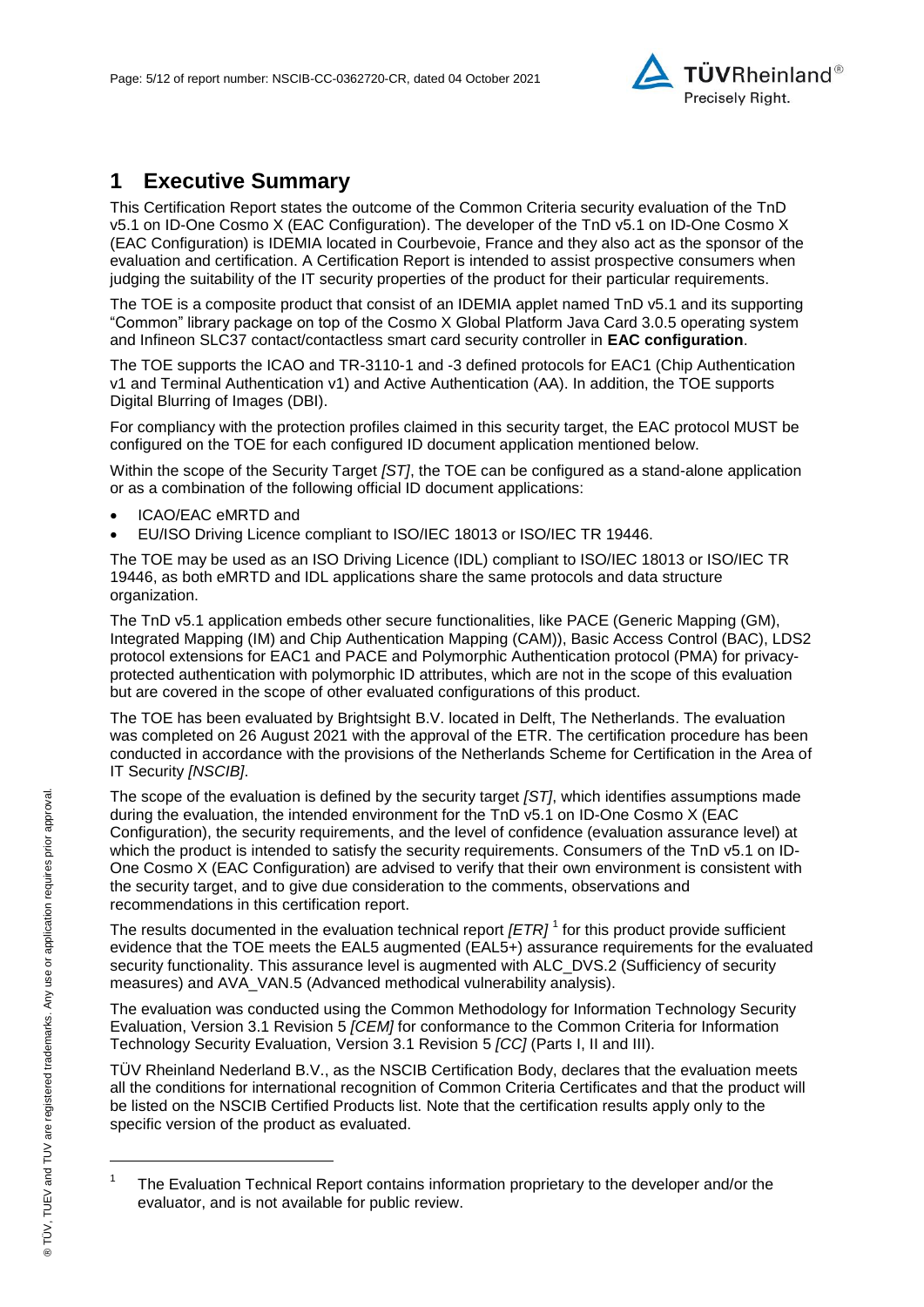

## **2 Certification Results**

### *2.1 Identification of Target of Evaluation*

The Target of Evaluation (TOE) for this evaluation is the [TnD v5.1 on ID-One Cosmo X \(EAC](#page-0-3)  [Configuration\)](#page-0-3) from [IDEMIA](#page-0-4) located in [Courbevoie, France.](#page-4-2)

The TOE is comprised of the following main components:

| <b>Delivery</b><br>item type | <b>Identifier</b>                | <b>Version</b>                                       |
|------------------------------|----------------------------------|------------------------------------------------------|
| Platform                     | <b>ID-One Cosmo X</b>            | <b>SAAAAR Code:</b><br>093363                        |
| Software                     | TnD applet (SAAAAR 203621FF)     | v5.1 (00000208)                                      |
|                              | Common Package (SAAAAR 417641FF) | v1.0<br>(01010008, Config 1)<br>(01040007, Config 2) |

To ensure secure usage a set of guidance documents is provided, together with the [TnD v5.1 on ID-](#page-0-3)[One Cosmo X \(EAC Configuration\).](#page-0-3) For details, see section [2.5](#page-7-0) ["Documentation"](#page-7-0) of this report.

For a detailed and precise description of the TOE lifecycle refer to the *[ST],* chapter 4.

## *2.2 Security Policy*

The TOE encompasses the following features:

- In Personalization phase:
	- o Authentication protocol for personalization agent authentication;
	- o 3DES, AES128, AES192 and AES256 Global Platform secure messaging;
	- o Access control;
	- $\circ$  Creation and configuration of application instances and their logical data structure;
	- o Secure data loading;
	- o Secure import and/or on-chip generation of Chip Authentication key pair for CAv1;
	- o Secure import and/or on-chip generation of the AA key pair;
	- o Life-cycle phase switching to operational phase.
- In operational phase:
	- o EAC1: Chip Authentication v1 (CAv1) and Terminal Authentication v1 (TAv1);
	- o Active Authentication (AA);
	- o After CAv1: restart ICAO secure messaging in 3DES, AES128, AES192 or AES256 cipher mode;
	- o After EAC1: access control to DG3 and DG4 based on the effective authorization established during TAv1;
	- o Digital Blurring of Images (DBI).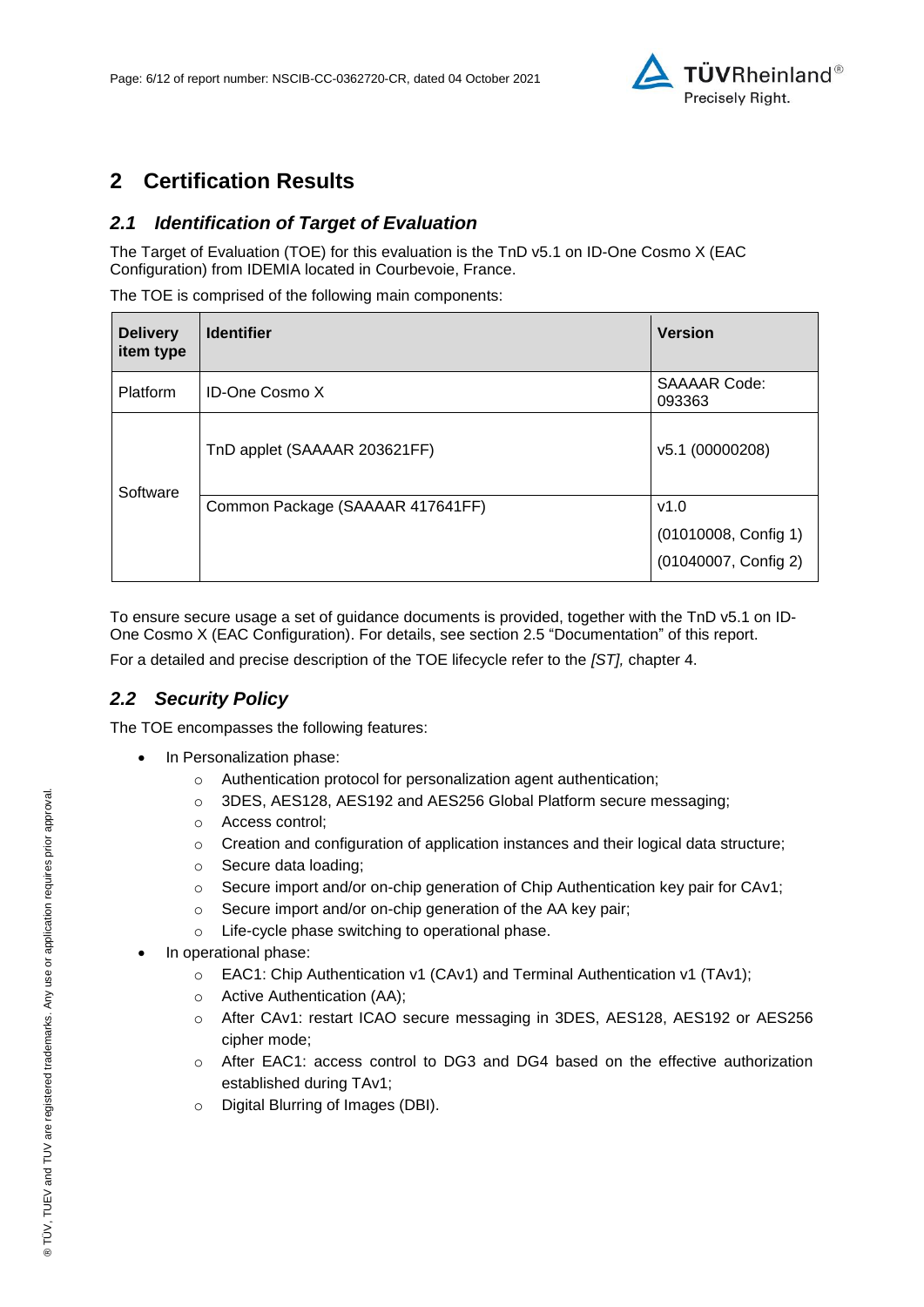

### *2.3 Assumptions and Clarification of Scope*

#### **2.3.1 Assumptions**

The assumptions defined in the Security Target are not covered by the TOE itself. These aspects lead to specific Security Objectives to be fulfilled by the TOE-Environment. For detailed information on the security objectives that must be fulfilled by the TOE environment, see section 7.2 of the *[ST]*.

#### **2.3.2 Clarification of scope**

The evaluation did not reveal any threats to the TOE that are not countered by the evaluated security functions of the product

TnD v5.1 applet supports Match on Card (MoC) functionality, which is used to support the DBI deactivation. MoC as a security feature is not within the scope of the *[ST],* though may be configured without impacting the security of the TOE.

Note that the ICAO MRTD infrastructure critically depends on the objectives for the environment to be met. These are not weaknesses of this particular TOE, but aspects of the ICAO MRTD infrastructure as a whole.

The environment in which the TOE is personalised must perform proper and safe personalisation according to the guidance and referred ICAO guidelines.

The environment in which the TOE is used must ensure that the inspection system protects the confidentiality and integrity of the data send and read from the TOE.

#### *2.4 Architectural Information*

From physical/hardware point of view, the TOE is a bare microchip with its external interfaces for communication. The physical medium on which the microchip is mounted is not part of the target of evaluation because it does not alter nor modify any security functions of the TOE.

The TOE may be used in several form factors, like wafer, chip modules on a reel, chip modules embedded in ID3 passport booklets or ID3 holder pages, chip modules embedded in ID1 cards, chip modules embedded in antenna inlays, etc.

The logical architecture, originating from the Security Target *[ST]* of the TOE can be depicted as follows:



#### **Logical architecture of the TOE.**

The Target of Evaluation (TOE), addressed by the security target, is an electronic travel document representing a contactless/contact based smart card or passport programmed according to Logical data structure (LDS). Electronic Passport is specified in *[ICAO-9303]*, additionally providing the Extended Access Control according to *[TR-03110-1]* and *[TR-03110-3]* and Active Authentication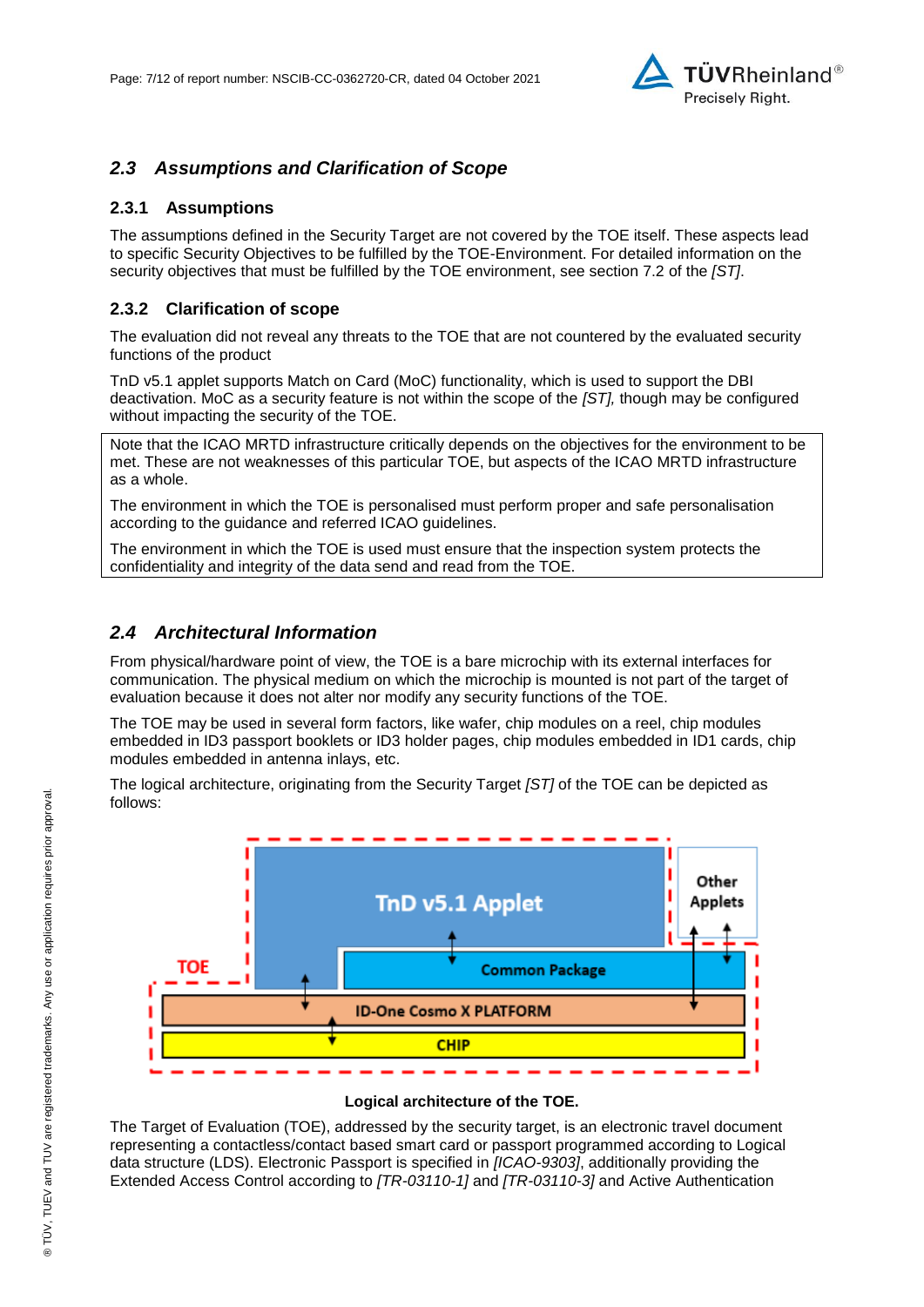

according to *[ICAO-9303]*. The TOE may also be used as an ISO driving license, compliant to ISO/IEC 18013 or ISO/IEC TR 19446.

In accordance with *[PP0056]* the communication between terminal and chip SHALL be established and protected by the Extended Access Control v1 (EAC1) protocol.

The "TnD v5.1 on Cosmo X" TOE consists of:

- The MRTD's chip circuitry and the IC dedicated software;
- The IC embedded software being the "ID-One Cosmo X platform" consisting of:
	- o Java Card virtual machine, ensuring language-level security;
	- o Java Card runtime environment, providing additional security features for Java card technology enabled devices;
	- o Java card API, providing access to card's resources for the Applet; Global Platform Card Manager, responsible for management of Applets on the card.
	- o Crypto Library.
- TnD v5.1 Applet along with its Common (library) Package loaded in non-volatile (FLASH) memory;
- The associated guidance documentation in *[AGD\_PRE]* and *[AGD\_OPE]*;
- The Personalization Agent Key set (see *[AGD\_PRE]*).

### <span id="page-7-0"></span>*2.5 Documentation*

The following documentation is provided with the product by the developer to the customer:

| Reference | <b>I</b> dentifier                                                             | <b>Version</b>    |
|-----------|--------------------------------------------------------------------------------|-------------------|
|           | [[AGD_OPE] TnD v5.1 on ID-One Cosmo X - Operational User Guidance<br>(AGD OPE) | FQR 220 1580 Ed 1 |
|           | [AGD_PRE] TnD v5.1 on ID-One Cosmo X - Preparative Procedures<br>(AGD PRE)     | FQR 220 1579 Ed 3 |

## *2.6 IT Product Testing*

Testing (depth, coverage, functional tests, independent testing): The evaluators examined the developer's testing activities documentation and verified that the developer has met their testing responsibilities.

#### **2.6.1 Testing approach and depth**

The developer tested the TOE using both a standardised accreditation test suite and a proprietary test suite for Common Criteria to ensure that all SFRs in the Security Target were tested. By performing an extensive requirements analysis and testing accordingly, the developer ensured that the required depth and coverage of testing was achieved.

For the testing performed by the evaluators, the sample of repeated developer tests was chosen to get a coverage of all the features while ensuring to cover all product configurations, i.e. including CA, TA, AA, DBI, and BAC, as well as configurations where relevant platform functionality is not available. Additionally, the sample allowed the evaluator to observe different cryptographic algorithms including RSA, ECDSA, and ECDH. Finally, the sample included a range of different important (internal) applet security features, such as certificate chaining, the state machine, access control of the file system, slow down, verification failure, and certificate attribute checking, covering both the personalization as well as the operational phase. The repetition was performed through witnessing.

The developer test strategy already included a high depth of testing. The evaluator-defined tests focused on the verification of specific countermeasures and on passport traceability, in addition to a verification of the preparatory guidance.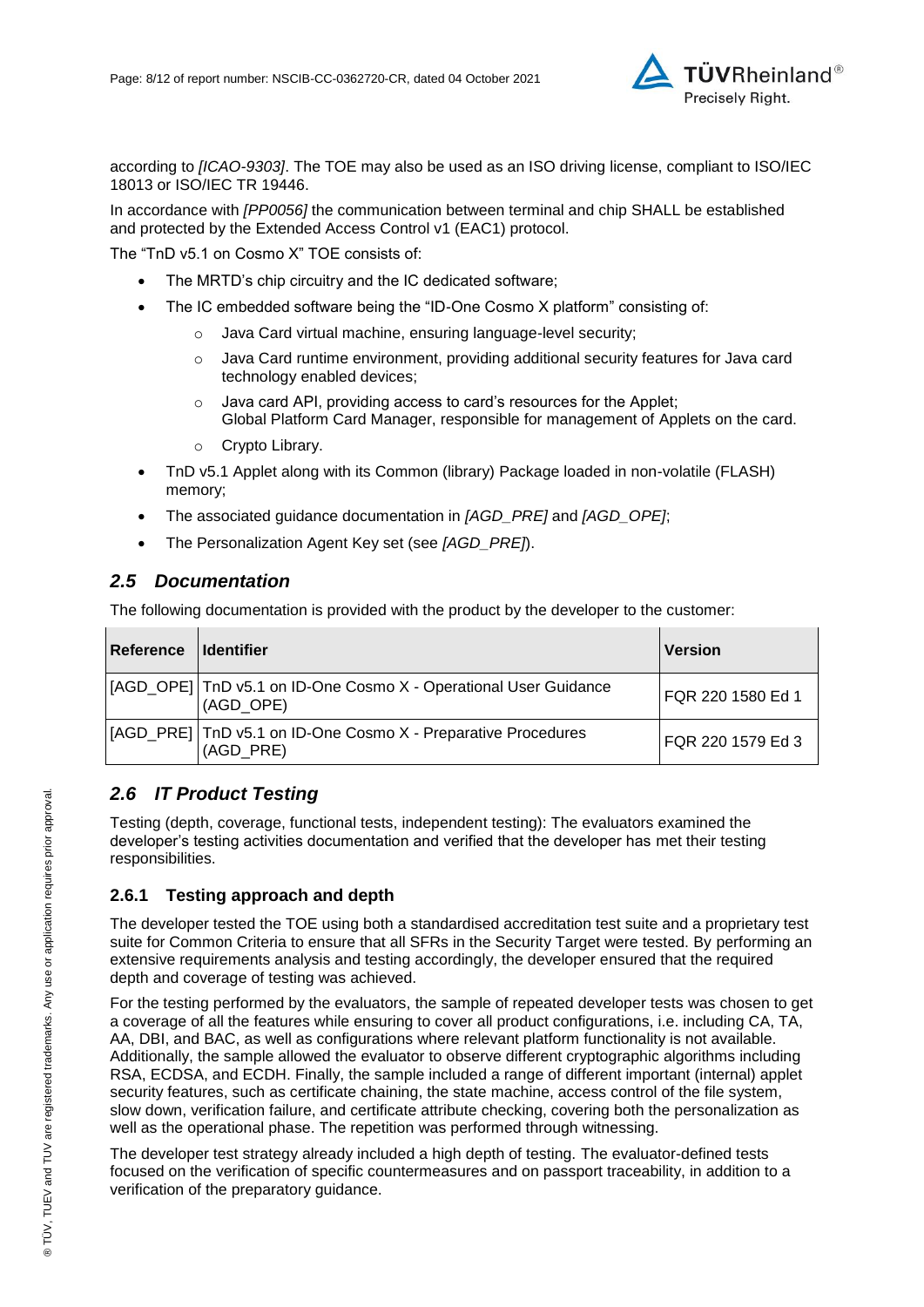

#### **2.6.2 Independent penetration testing**

- When evaluating the evidence in the classes ASE, ADV and AGD the evaluator considered whether potential vulnerabilities can already be identified due to the TOE type and/or specified behaviour in such an early stage of the evaluation.
- For ADV\_IMP a thorough implementation representation review was performed on the TOE. During this attack-oriented analysis, the protection of the TOE was analysed using the knowledge gained from all previous evaluation classes. This resulted in the identification of (additional) potential vulnerabilities. This analysis was performed according to the attack methods in *[JIL-AAPS].* An important source for assurance in this step was the technical report *[PF-ETRfC]* of the underlying platform.
- All potential vulnerabilities were analysed using the knowledge gained from all evaluation classes and information from the public domain. A judgment was made on how to assure that these potential vulnerabilities are not exploitable. The potential vulnerabilities were addressed by penetration testing, a guidance update or in other ways that were deemed appropriate.

The results of the TOE penetration tests that were defined are presented below. The penetration testing comprised one week, 100% of which consisted of perturbation attacks.

#### **2.6.3 Test configuration**

The configuration of the sample used for independent evaluator testing and penetration testing was the same as described in the *[ST]*.

Independent testing was performed on an earlier revision of the TOE. The assurance gained from testing on an earlier revision has been assessed to be valid for the final TOE version, because the changes introduced were minimal and did not have an impact on the TSF.

#### **2.6.4 Test results**

The testing activities, including configurations, procedures, test cases, expected results and observed results are summarised in the *[ETR]*, with references to the documents containing the full details.

The developer's tests and the independent functional tests produced the expected results, giving assurance that the TOE behaves as specified in its *[ST]* and functional specification.

No exploitable vulnerabilities were found with the independent penetration tests.

The algorithmic security level of cryptographic functionality has not been rated in this certification process, but the current consensus on the algorithmic security level in the open domain, i.e., from the current best cryptanalytic attacks published, has been taken into account.

#### *2.7 Reused Evaluation Results*

There has been extensive reuse of the ALC aspects for the sites involved in the development and production of the TOE, by use of 10 Site Technical Audit Reuse reports.

No sites have been visited as part of this evaluation.

### *2.8 Evaluated Configuration*

The TOE is defined uniquely by its name and version number [TnD v5.1 on ID-One Cosmo X \(EAC](#page-0-3)  [Configuration\).](#page-0-3)

### *2.9 Evaluation Results*

The evaluation lab documented their evaluation results in the *[ETR]*, which references an ASE Intermediate Report and other evaluator documents, and Site Technical Audit Report(s) for the site(s) *[STAR]* <sup>2</sup> .

The verdict of each claimed assurance requirement is "**Pass**".

l

<sup>2</sup> The Site Technical Audit Report contains information necessary to an evaluation lab and certification body for the reuse of the site audit report in a TOE evaluation.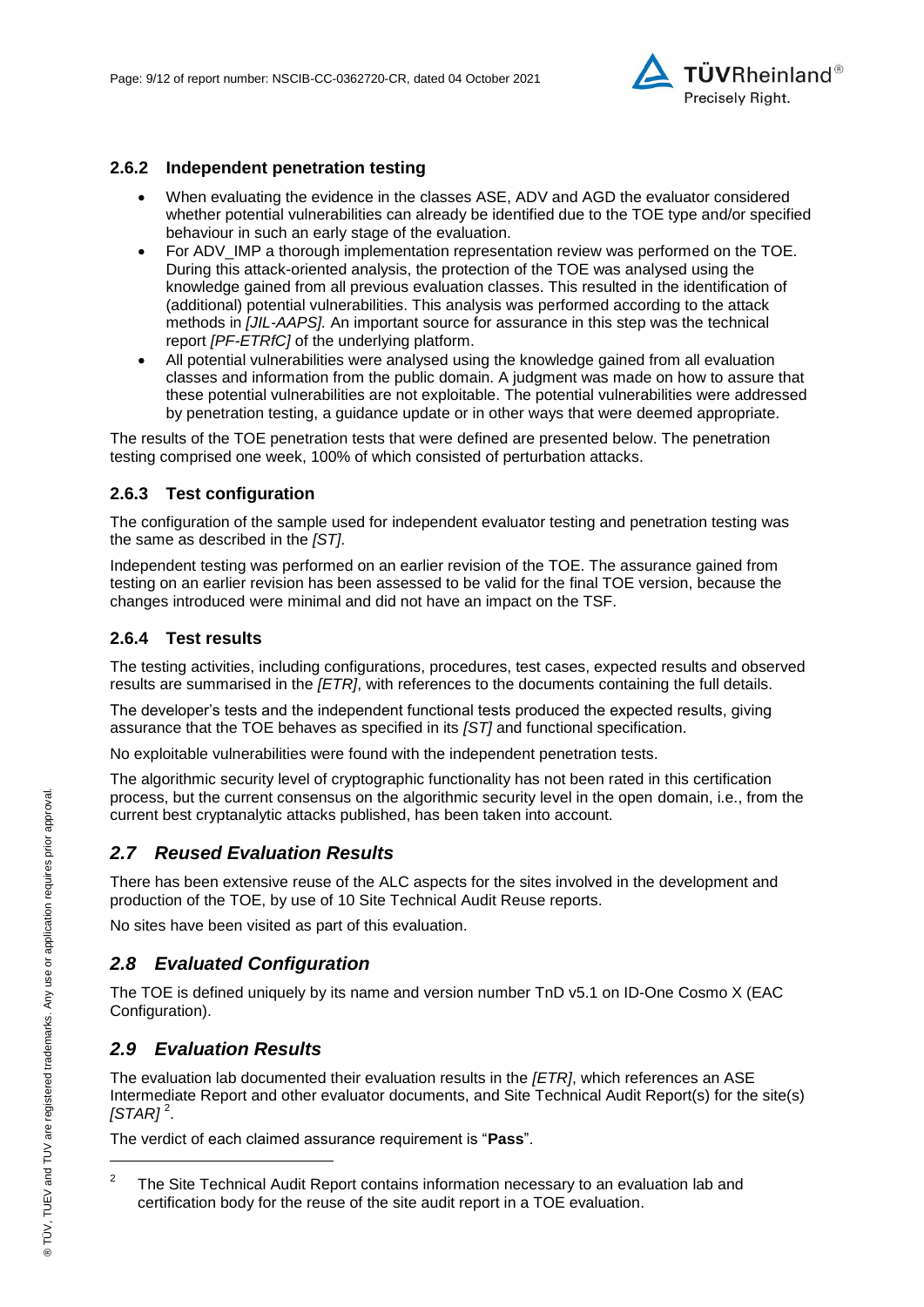

Based on the above evaluation results the evaluation lab concluded the [TnD v5.1 on ID-One Cosmo X](#page-0-3)  [\(EAC Configuration\),](#page-0-3) to be **CC Part 2 extended, CC Part 3 conformant**, and to meet the requirements of **EAL [5](#page-4-0) augmented with ALC\_DVS.2 and AVA\_VAN.5**. This implies that the product satisfies the security requirements specified in Security Target *[ST]*.

The Security Target claims 'strict' conformance to the Protection Profile *[PP0056]*.

#### *2.10 Comments/Recommendations*

The user guidance as outlined in section [2.5](#page-7-0) ["Documentation"](#page-7-0) contains necessary information about the usage of the TOE.

In addition, all aspects of assumptions, threats and policies as outlined in the Security Target not covered by the TOE itself must be fulfilled by the operational environment of the TOE.

The customer or user of the product shall consider the results of the certification within his system risk management process. For the evolution of attack methods and techniques to be covered, the customer should define the period of time until a re-assessment for the TOE is required and thus requested from the sponsor of the certificate.

The strength of the cryptographic algorithms and protocols was not rated in the course of this evaluation. This specifically applies to the following proprietary or non-standard algorithms, protocols and implementations: none.

Not all key sizes specified in the security target have sufficient cryptographic strength for satisfying the AVA\_VAN.5 "high attack potential". In order to be protected against attackers with a "high attack potential", sufficiently large cryptographic key sizes SHALL be configured for this TOE.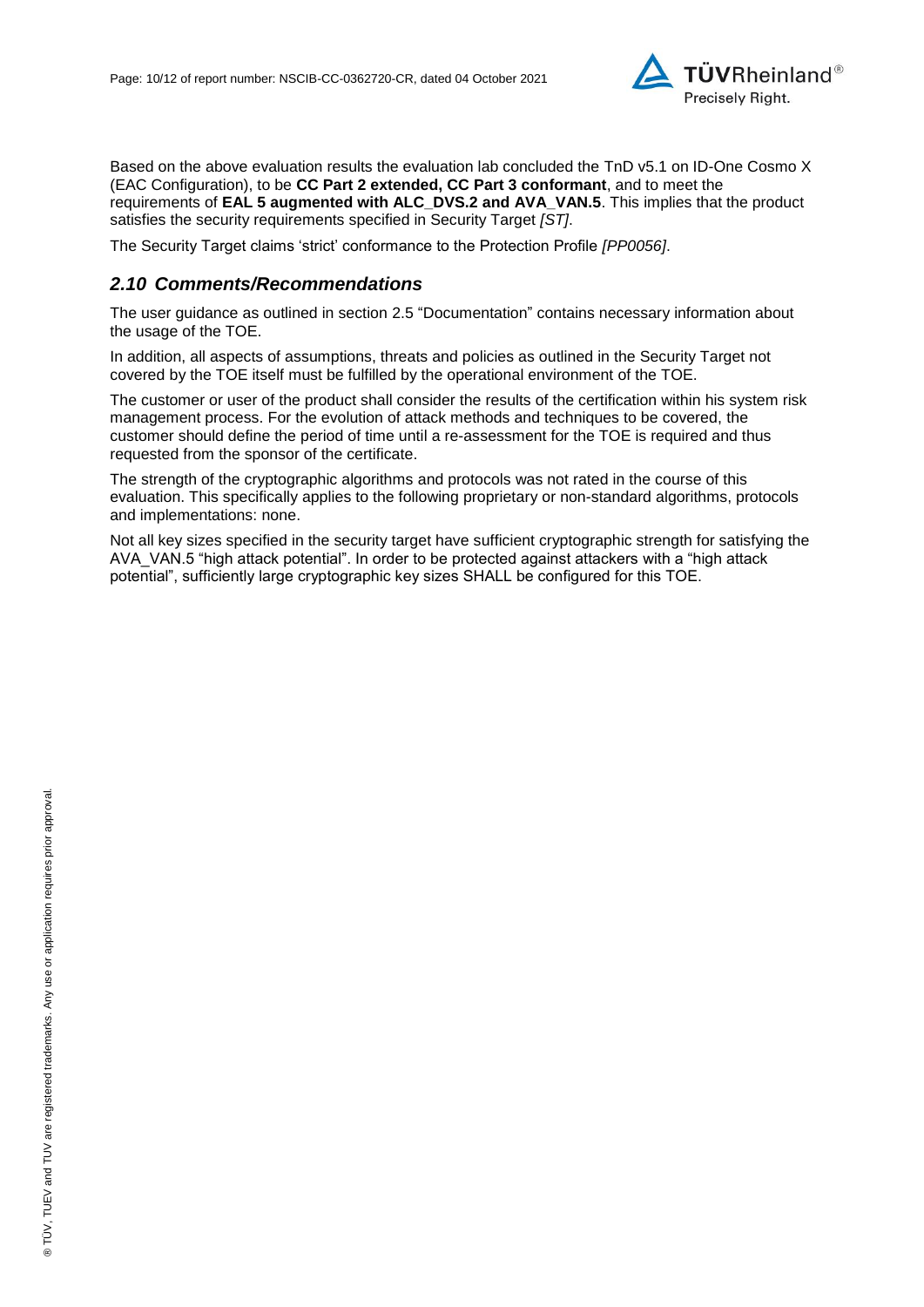

# **3 Security Target**

The [Security Target TnD v5.1 on ID-One Cosmo X \(EAC Configuration\), FQR 550 0160, Ed 4, 11](#page-11-0)  [August 2021](#page-11-0) *[ST]* is included here by reference.

Please note that, to satisfy the need for publication, a public version *[ST-lite]* has been created and verified according to *[ST-SAN]*.

## **4 Definitions**

This list of acronyms and definitions contains elements that are not already defined by the CC or CEM:

| AA           | <b>Active Authentication</b>                                    |
|--------------|-----------------------------------------------------------------|
| <b>BAC</b>   | <b>Basic Access Control</b>                                     |
| СA           | <b>Chip Authentication</b>                                      |
| <b>CAM</b>   | <b>Chip Authentication Mapping</b>                              |
| CAN          | <b>Card Access Number</b>                                       |
| DBI          | <b>Digital Blurring of Images</b>                               |
| EAC          | <b>Extended Access Control</b>                                  |
| <b>ECDH</b>  | Elliptic Curve Diffie-Hellman algorithm                         |
| <b>ECDSA</b> | Elliptic Curve Digital Signature Algorithm                      |
| eMRTD        | electronic MRTD                                                 |
| <b>GM</b>    | <b>Generic Mapping</b>                                          |
| IC           | <b>Integrated Circuit</b>                                       |
| <b>ICAO</b>  | International Civil Aviation Organization                       |
| IM           | Integrated Mapping                                              |
| ΙT           | Information Technology                                          |
| <b>ITSEF</b> | <b>IT Security Evaluation Facility</b>                          |
| JIL          | Joint Interpretation Library                                    |
| <b>LDS</b>   | Logical Data Structure                                          |
| <b>MAC</b>   | <b>Message Authentication Code</b>                              |
| <b>MRTD</b>  | Machine Readable Travel Document                                |
| <b>NSCIB</b> | Netherlands Scheme for Certification in the area of IT security |
| <b>PACE</b>  | Password Authenticated Connection Establishment                 |
| <b>PIN</b>   | <b>Personal Identification Number</b>                           |
| <b>PP</b>    | <b>Protection Profile</b>                                       |
| <b>PUK</b>   | Personal Unblocking Key                                         |
| ТA           | <b>Terminal Authentication</b>                                  |
| <b>TOE</b>   | <b>Target of Evaluation</b>                                     |